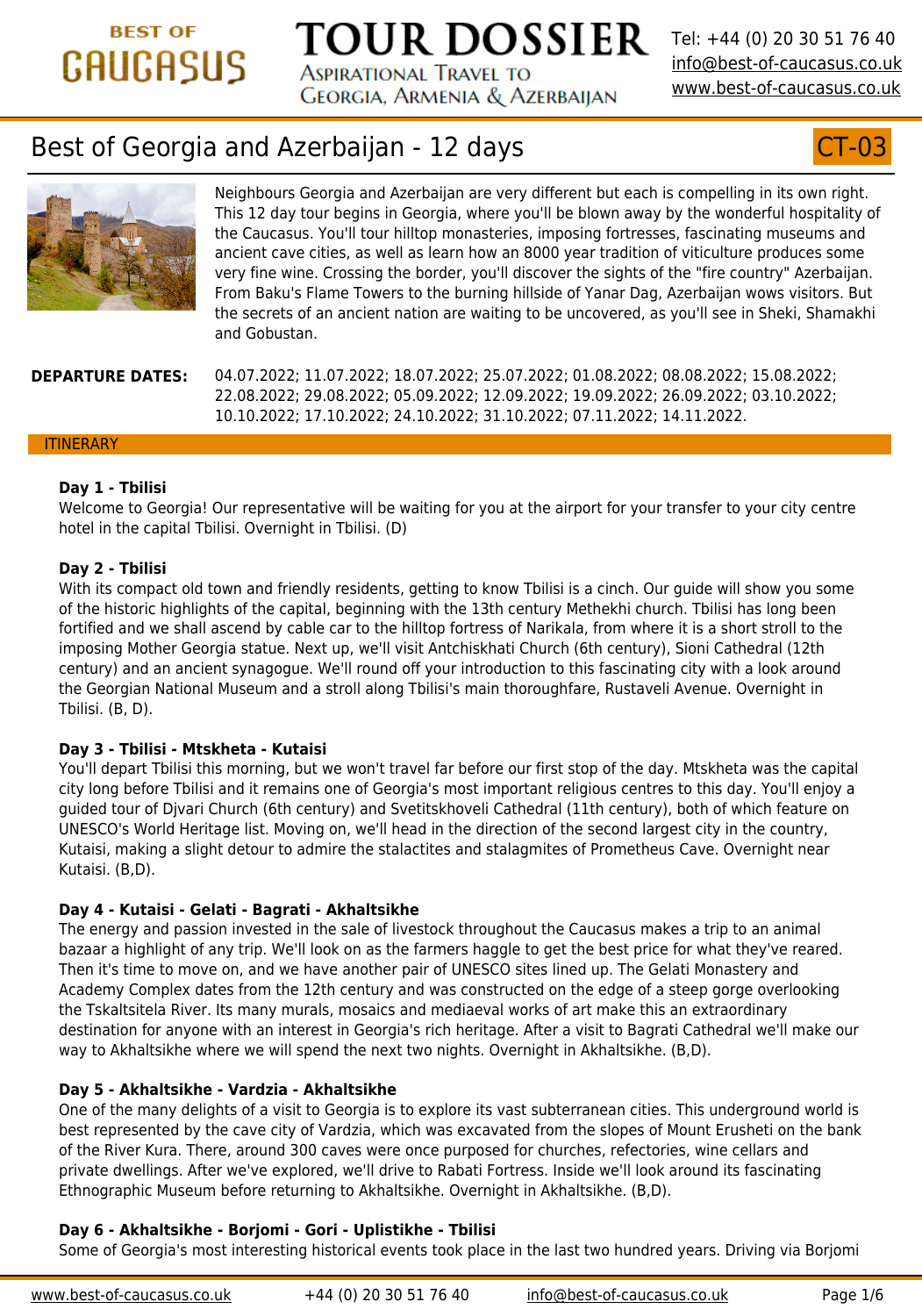least the 6th century, perhaps even as early as the 1st century. Under glass, you can se buried here many centuries ago. These people would have looked very different to those Caucasus today, with blonde hair and a tall physique, giving rise to the village's nicknam Overnight in Sheki. (B,D).

## **Day 9 - Sheki - Shamakhi - Baku**

Sheki is the oldest city in Azerbaijan and was founded as a Silk Road city. It's worth looki museum to learn a little about how the place has developed and altered over the years. the Khan's summer palace. With floral motifs on its elaborate façade and beautiful fresco interiors, this is an insight into the lavish world of the rich and powerful. No expense was mirrored balconies, decorations of Venetian glass and paintings of hunting scenes. A cas garden, however, as only two trees remain. Our second stop is at Shamakhi. Once the ca Empire, it's now more famous as a centre for wine-making. You'll visit the Yeddi Gumbez Diri Baba tomb. From there we'll drive to Baku. Overnight in Baku. (B,D).

## **Day 10 - Baku**

The capital of Azerbaijan has changed dramatically in recent years, its booming econom architecture built on the profits from oil. From a lofty vantage point, you'll take in the vie Baku Bay. You'll easily spot the capital's best known trio: the recognisable shapes of the arranged a guided tour of Baku's old town, the Icheri sheher, bounded on three sides by fourth by the Caspian Sea. This city within a city is crammed full of historic monuments and noteworth buildings, including the Shirvanshah Palace, home of the Shahs and the Maiden Tower, v palace. Silk route trade from Russia to Iran brought great wealth and with it the construction of mostruction o caravanserais and bathhouses, many of which remain to this day. Overnight in Baku. (B,

#### **Day 11 - Baku - Gobustan - Yanar Dag - Baku**

Today's sightseeing takes us to Gobustan where you'll see petroglyphs and other ancient carvings depict primitive people, animals, battles, ritual dances, camel caravans and eve 5,000 to 20,000 years. The area is also home to many mud volcanoes. You'll also visit Ya burning thanks to the gases which escape from the rocks. No wonder Azerbaijan is often Overnight in Baku. (B, D).

## **Day 12 - Baku**

Sadly, your Caucasus adventure draws to a close today. A driver will have you at the air flight home. (B)

#### TOUR INCLUSIONS AND OPTIONAL EXTRAS

**Included** International flights

www.best-of-caucasus.co.uk +44 (0) 20 30 51 76 40 info@best-of-caucasus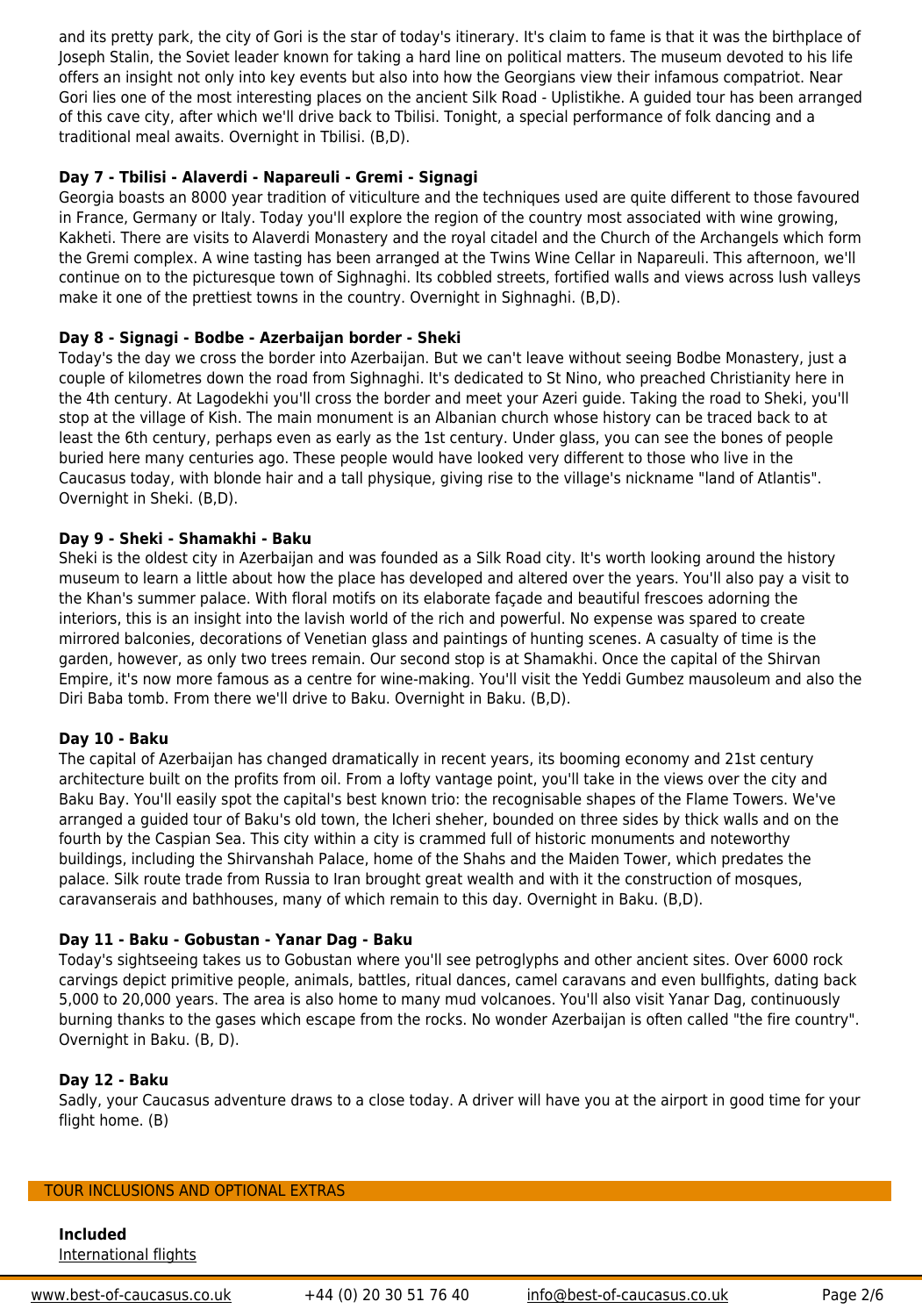AVAILABLE PACKAGES

www.best-of-caucasus.co.uk +44 (0) 20 30 51 76 40 info@best-of-caucasus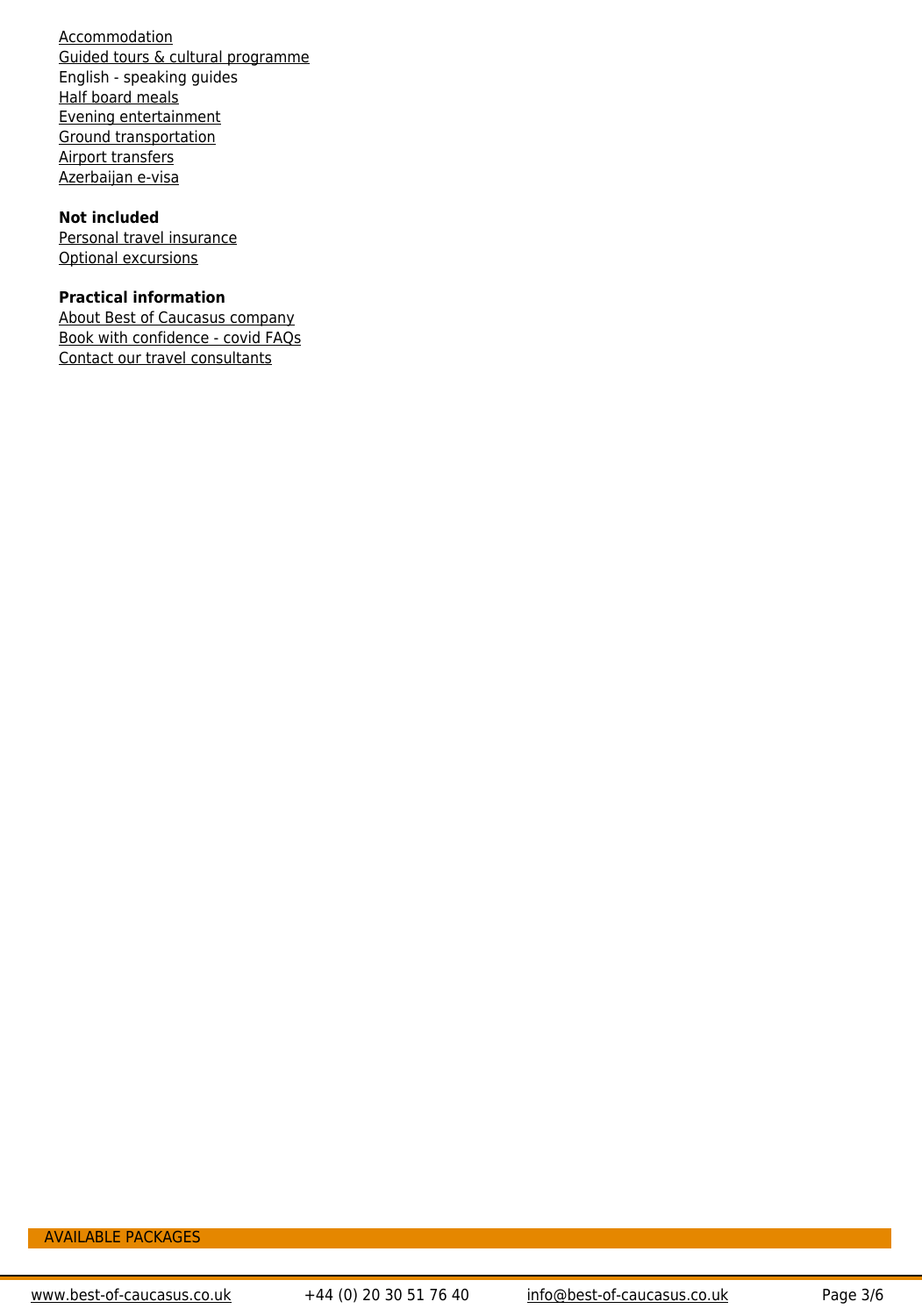| 07/11/2022 - 18/11/2022 | £2045        | - 144      |
|-------------------------|--------------|------------|
| 14/11/2022 - 25/11/2022 | 114<br>ᆂᆮᇦᅮᅴ | .211F<br>' |

### **PREMIUM - 4\* PACKAGE**

| <b>Dates</b>            | Excl. flights | Incl. flights* |
|-------------------------|---------------|----------------|
| 04/07/2022 - 15/07/2022 | £2145         | £2545          |
| 11/07/2022 - 22/07/2022 | £2145         | £2545          |
| 18/07/2022 - 29/07/2022 | £2145         | £2545          |
| 25/07/2022 - 05/08/2022 | £2145         | £2545          |
| 01/08/2022 - 12/08/2022 | £2145         | £2545          |
| 08/08/2022 - 19/08/2022 | £2145         | £2545          |
| 15/08/2022 - 26/08/2022 | £2145         | £2545          |
| 22/08/2022 - 02/09/2022 | £2145         | £2545          |
| 29/08/2022 - 09/09/2022 | £2145         | £2545          |
| 05/09/2022 - 16/09/2022 | £2145         | £2545          |
| 12/09/2022 - 23/09/2022 | £2145         | £2545          |
| 19/09/2022 - 30/09/2022 | £2145         | £2545          |
| 26/09/2022 - 07/10/2022 | £2145         | £2545          |
| 03/10/2022 - 14/10/2022 | £2145         | £2545          |
| 10/10/2022 - 21/10/2022 | £2145         | £2545          |
| 17/10/2022 - 28/10/2022 | £2145         | £2545          |
| 24/10/2022 - 04/11/2022 | £2145         | £2545          |
| 31/10/2022 - 11/11/2022 | £2145         | £2545          |
| 07/11/2022 - 18/11/2022 | £2145         | £2545          |
| 14/11/2022 - 25/11/2022 | £2145         | £2545          |

## ALTERNATIVE TOURS AND TAILOR-MADE ARRANGEMENTS

In addition to organized group tours, we also offer individual trips. This could be an entirely separate holiday arrangement or an extension to a regular "Best of Caucasus" trip. Whether you would like to with the group of your friends or colleagues, we can help to realise your holiday plans. Depe either comfort or budget, we can help you to design the ideal itinerary and provide the optin Please contact us for a quote.

Based on your chosen tour we believe you might be interested in alternative trips listed below

- > Discover Armenia, Georgia and Azerbaijan 16 days (CT-02), Price from £2,745, 16 days
- > Highlights of Iran and Armenia 15 days (CT-04), Price from £2,595, 15 days
- > Georgia Wine Tour 8 days (GE-04), Price from £1,195, 8 days

#### HOW TO BOOK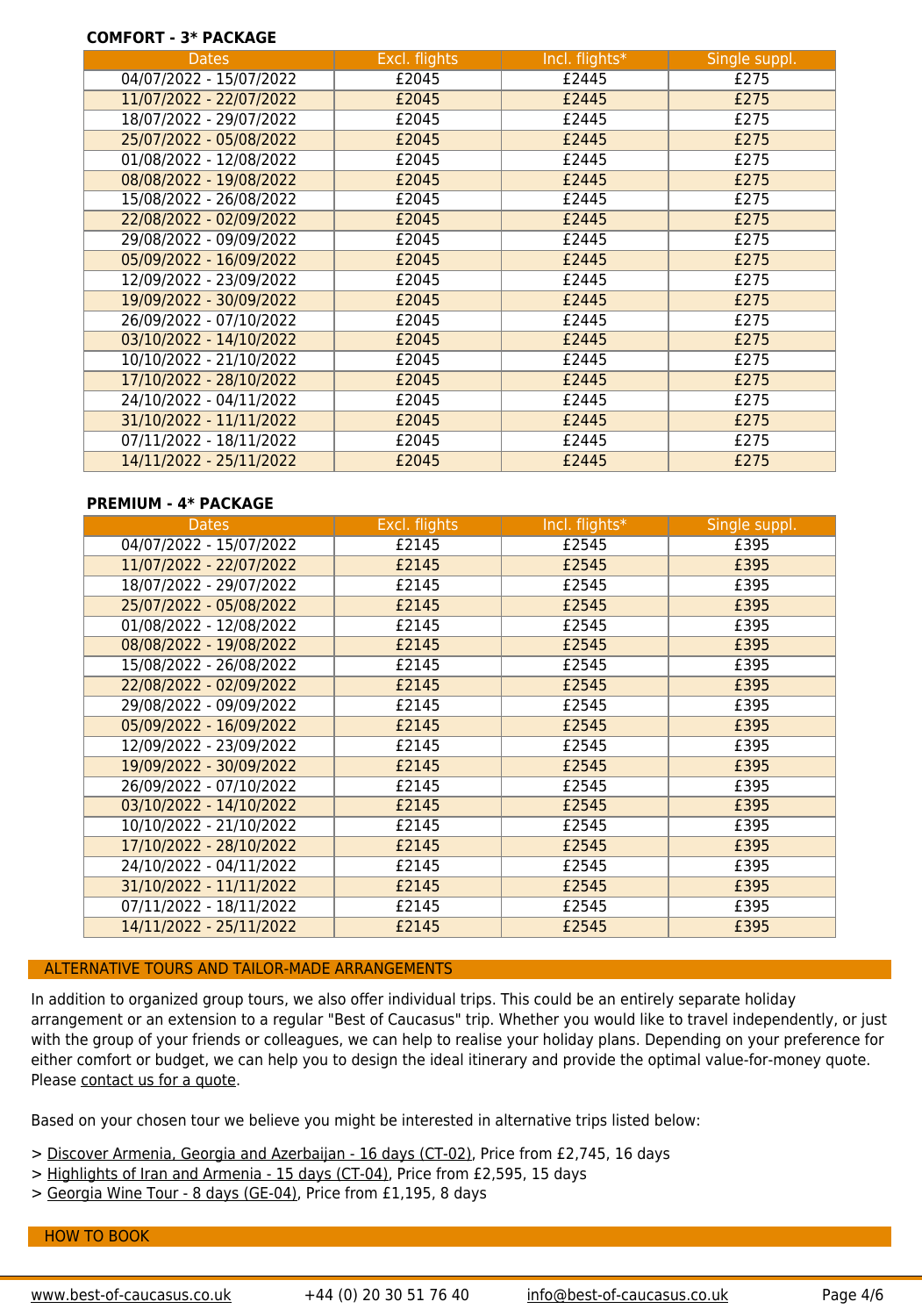When booking by email or over the phone please confirm your personal details (full name ar departure date, package type (hotel category), and available upgrades.

# **Step 3 - Confirmation of your booking**

On receipt of your booking form, we will make any necessary reservations for you and send including the flight details, and additional information about your destination: advice on visa take. The invoice will also show you the exact due date of the payment.

## **Step 4 - Payment**

Please note, if your departure date is more than 56 days you will need to pay the deposit, w cost of the flight ([if applicable\), plus 10% of the](https://www.best-of-caucasus.co.uk/en/quick_trip_finder.html) land-only arrangements (minimum £100) per The outstanding payment must be made 56 days prior to departure. If you book less than 56 payment must be made at the time of your booking. You can make your payment by bank transfer, debit or card, de cheque, bankers draft or postal order. You will find all relevant payment details in your invoi